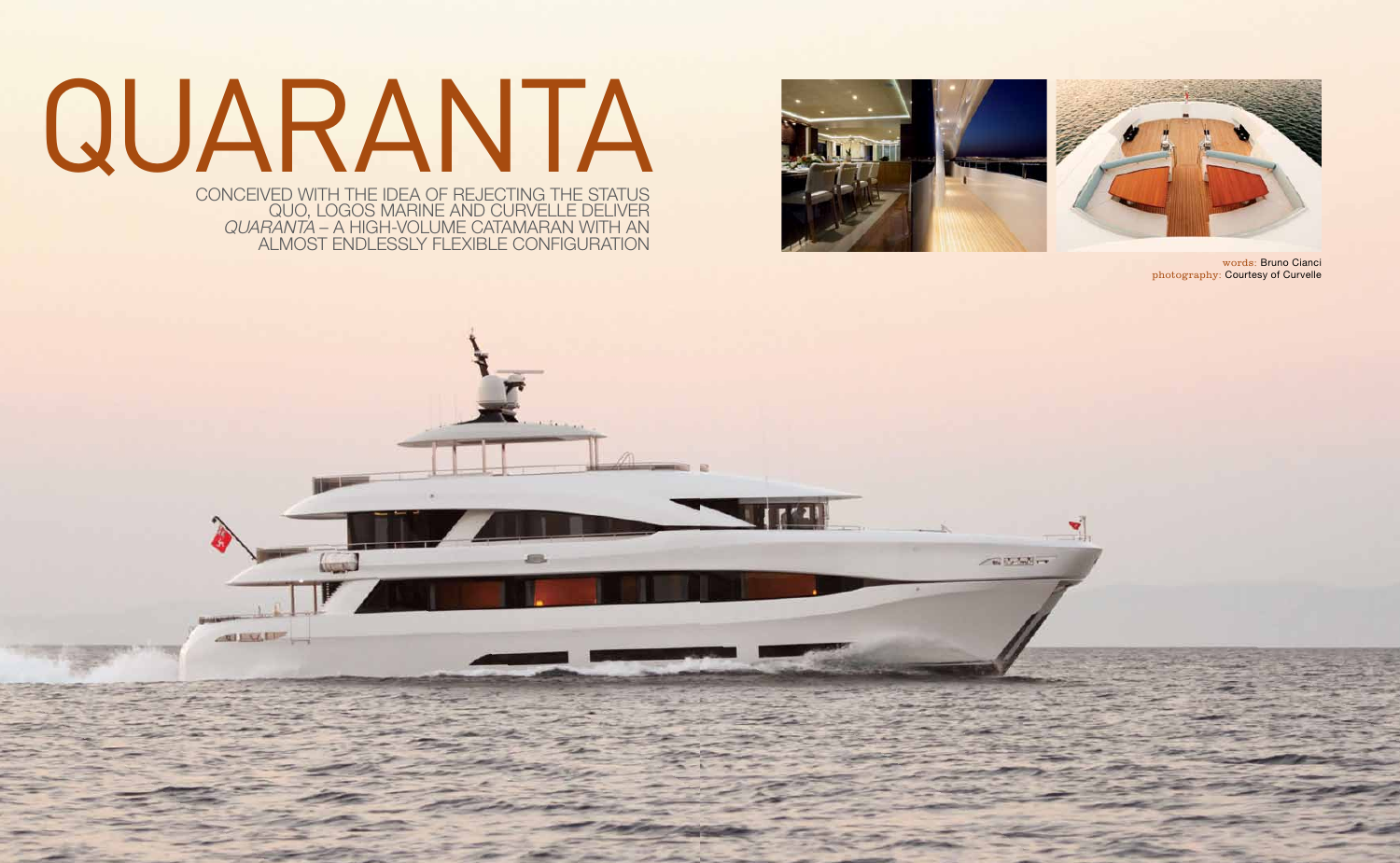Flexibility. It takes just that one word to summarise the philosophy behind Curvelle and its premiere offering, *Quaranta*.

The project began in 2005 with a team of naval architects and specialist catamaran designers, including Incat Crowther of Australia as naval architect, and High Modulus of the UK as structural engineers. Curvelle founder Luuk V van Zanten, who led the international group, shared their conviction that catamarans present several advantages over monohulls.

Curvelle's first goal was to design a beautiful performance-power catamaran that would challenge traditional builds and offer increased versatility to maximise operation time.

The design's main objectives were: to achieve about 50 per cent more interior space than a monohull yacht of similar length; develop a cabin arrangement that gives wide-ranging flexibility; create a hull capable of reaching 20 knot-plus speed with at least one-third less fuel consumption, and to do all of it at about half the cost of a similar volume and quality performance monohull.

The outcome is a 33.7 metre, launched at Logos Marine in Tuzla, Turkey, in spring 2013 and named *Quaranta*. Why the name? (which means '40' in Italian). 'My family lives in the Balearics,' says the Dutch-born van Zanten, 'and I am very much fond of the central Med's culture. The name *Quaranta* was chosen because we drew this 33.7 metre catamaran with the aim of obtaining the volume of a 40 metre single-hull yacht. We thoroughly compared our square metres for guest use to those of 10 mainstream builders' 40 metre models and the result is more than satisfactory.' Indeed, we have

verified that only the Princess 40M has more interior space than *Quaranta*, which is unrivalled in terms of exterior deck space at this length.

'During the summer of 2013, *Quaranta* had 10 to 12 guests on board for three consecutive months,' says van Zanten. 'It was a success, the very first reward for our approach and long-lasting efforts.' The successful, busy season was due in part to the yacht's extremely flexible layout that can accommodate many group-combinations. All guest suites are on the main deck. A long corridor decorated with marine-themed photographs divides four suites (two on the port side and two on the starboard side) located aft of a large spiral staircase leading to the upper saloon deck. Two more cabins are forward of the stairs.

Due to the absence of structural bulkheads, they can be configured as three huge suites or six en suite cabins, or any permutation of those. When two cabins are joined to create a suite – by sliding a movable bulkhead – the beds in the second suite can be made into sofas to create a private saloon, and the two bathrooms become a his-and-hers. In addition, each suite's bed can be configured as a double (oversized queen size) or as two singles. 'The configuration can be changed in a matter of hours, a few minutes if the required changes are small,' says van Zanten.

'On board *Quaranta* nothing is permanently set,' he continues. 'Let me give you [another] example: the dining tables are all made up by massive wood modules that allow quick reduction or enlargement according to the precise number of people that need to be accommodated.'





'The configuration can be changed in a matter of hours – a few minutes if the required changes are small'

> **The top deck is a glamorous space, beautifully lit at night, with plenty of sunbathing space during the day, and dining for 12. Formal dining is available one deck down (opposite below)**

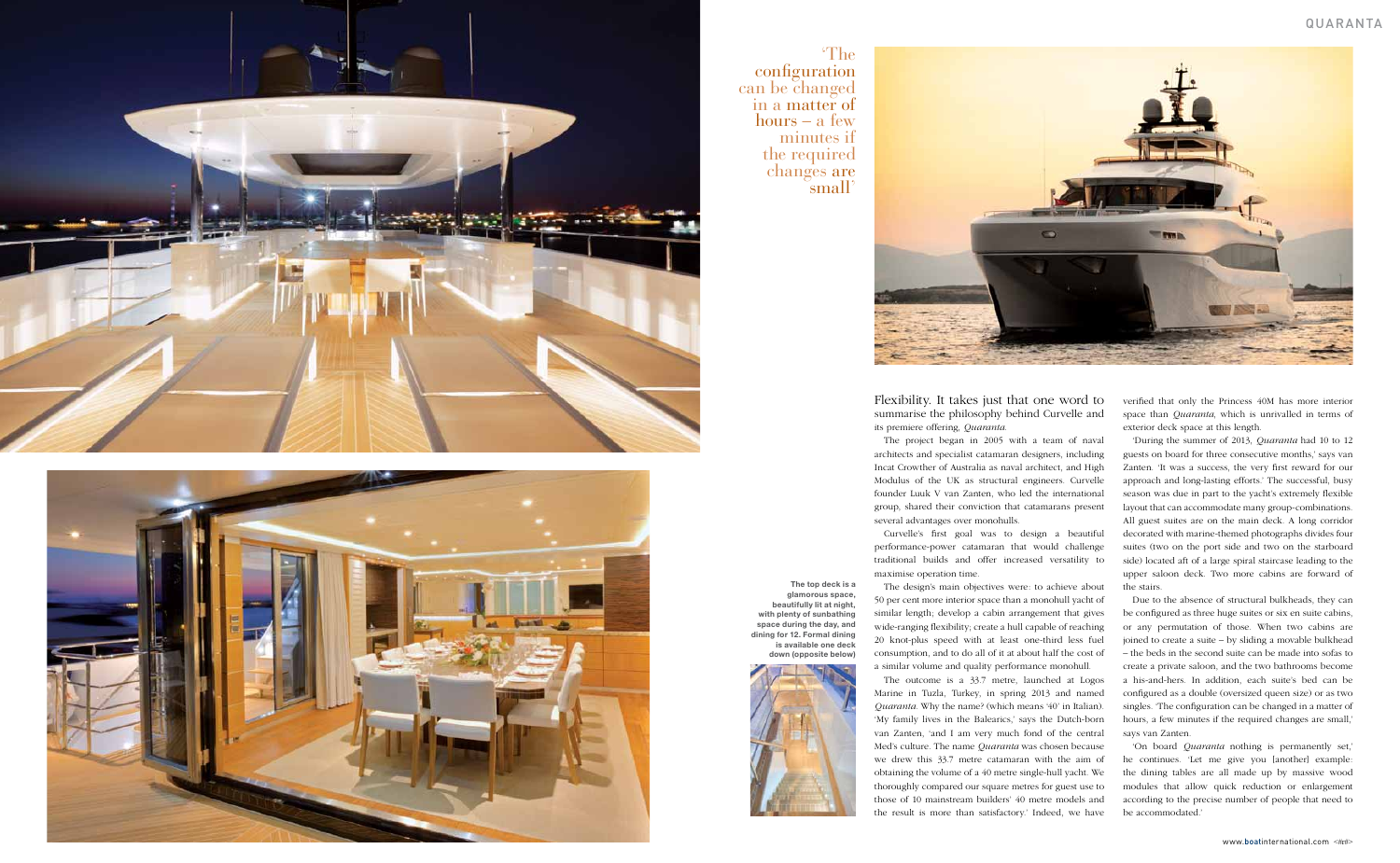

This ethos of flexibility also applies to ownership. Curvelle has developed a syndicate ownership that enables clients to buy one or more of seven shares of the yacht. '*Quaranta* has been specifically designed for such a formula,' van Zanten says.

In addition to the inherent space afforded by a catamaran design, the construction material of carbon hybrid composite added further volume. 'Since the material is so strong and light, we were able to reduce the structural engineering requirements together with our structural consultants High Modulus, which resulted in more headroom and more floor space overall,' van Zanten says. 'We took inspiration from the offshore wind blade construction industry and also from the modern airline construction business.' In late 2010, van Zanten turned to Logos Marine to develop and build provisional male moulds and build the hull and superstructure in carbon/e-glass and epoxy composite.

With four decks and a nine metre beam, *Quaranta* is two metres wider and has one more deck than would be found on a single-hull yacht of a similar size, yielding approximately 50 per cent more space for guests. Sicilian naval architect Mauro Giamboi was challenged to take all this volume and wrap it in an elegant package that would have the lines of a regular monohull when seen from the side. He met the challenge brilliantly.

Expanding the space further, at least visually, are the 2.7 metre wide by one metre tall windows in each of the guest rooms. In conjunction with the great views, the interior design creates a clean, airy and warm atmosphere. London-based designer Alex Isaac, who recently became luxury furniture maker David Linley's creative director, made extensive use of white leather, American oak and Bolon woven flooring for an attractive and easy-to-maintain interior.

The same criteria of flexibility and ease of use are evident on the upper deck, dubbed the saloon deck, where the main saloon and main dining area are located. Here, a portside wall of windows opens completely to merge the dining area, situated aft of the saloon, with the outdoors – only the starboard side features fixed windows.

Yet another dining space is on the remarkably

'We were able to reduce the structural engineering requirements, which resulted in more headroom and more floor space overall'

**Many of the social spaces, including the main saloon, are characterised by large windows offering great views. Aft of the saloon, a portside wall of windows opens completely to merge the dining area with the outdoors**

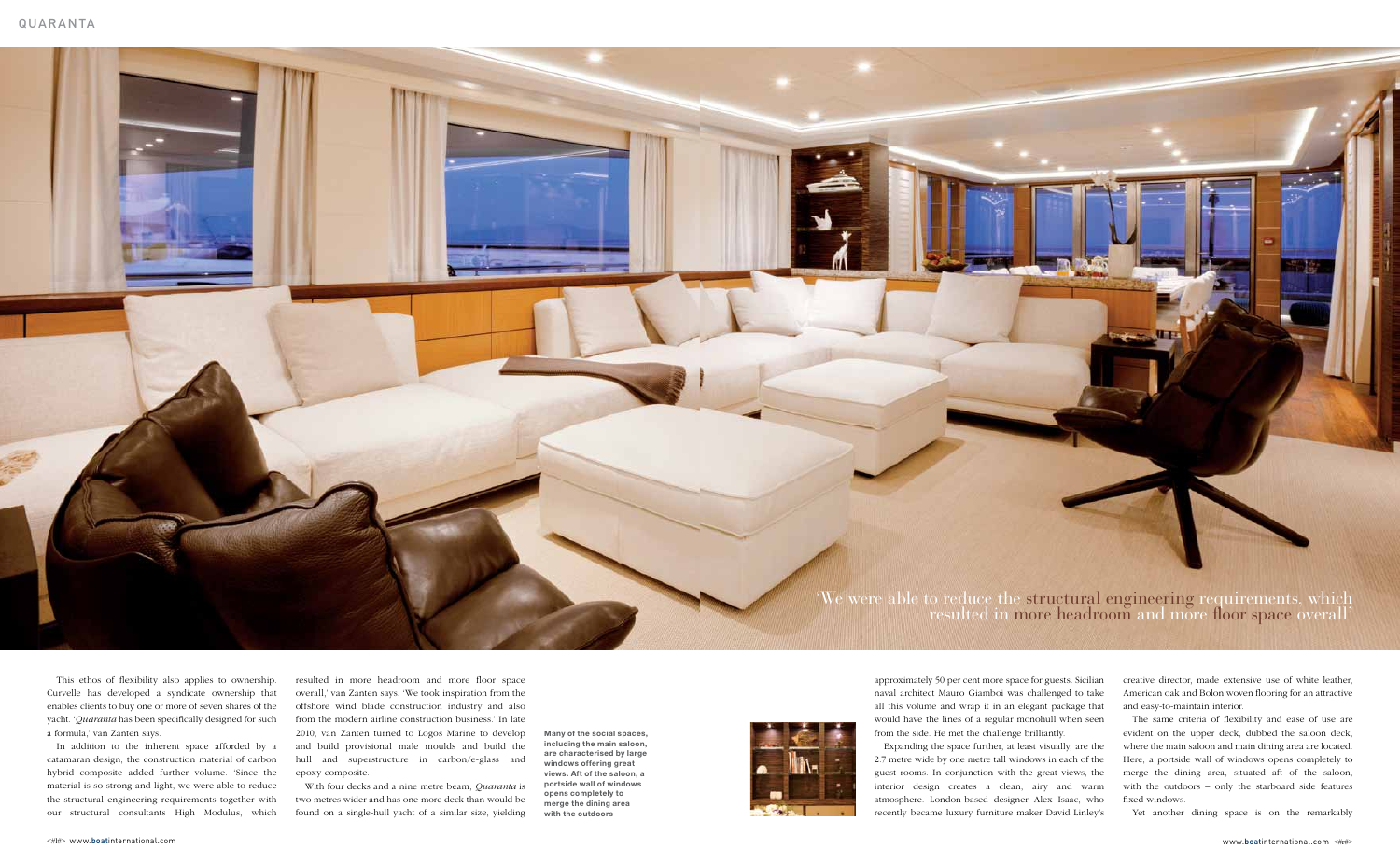





spacious and open top deck, under the shade of the radar arch and a bimini. On the opposite end is the spa pool, surrounded by sunloungers and sheltered by a glass screen forward. A wet bar is to port and plenty of space is left to set up additional sunbeds.

One of the first things one notices when stepping on board via the starboard hull is a six metre-wide central platform. Not only does it make a great swim platform, it is also used to easily lower the tender from its housing on the main deck into the water. Tested for up to three tonnes, the hydraulically operated platform is more than enough to lift the yacht's 4.6 metre custom fibreglass catamaran tender (powered by a 50hp outboard engine and seating seven), a submarine or even a large car. Furthermore, with the help of a track in the main aft deck's overhead, a personal watercraft can be lifted and stowed on the aft deck. A portable, manual aluminum crane able to handle 500 kilos is available for an additional crew tender.

While van Zanten chose a one-off methodology for the construction of hull No.1, this first catamaran is not to be the last. Another Curvelle is already on the drawing table and while van Zanten is not ready to disclose too much yet, he gives us a clue. The name of his new concept is Cinquanta, which in Dante's language **More on** means '50'. All of a sudden things appear clear: Curvelle has set its next target. **i**Pad

Both hulls of the lower deck are dedicated to crew operations and accommodation. The crew of six, including a captain, an engineer, two stewardesses, a chef and a deckhand, are accommodated in three en suite double cabins. The rest of the hulls house the galley, laundry, crew mess and twin engine rooms and lazarettes. Crew can access this area from both the foredeck (forward of the bridge on the upper deck) and from the main deck. *Quaranta*'s crew quarters adhere to MCA LY3 requirements, which came into effect in August 2013 partly in response to the new Maritime Labour Convention. The regulations specify generous standards for crew accommodations, including minimum floor space that is larger than what was previously typical.

Powered by twin 1,900hp Caterpillar C32 engines, *Quaranta* performs well at all speeds. Economical cruising speed is between eight and 12 knots, average cruising speed is 13 to 15 knots and fast cruising is between 16 and 21 knots. The hull configuration allows for this wide spectrum and the catamaran's inherent efficiency gives it extended range. The 33.7 metre catamaran, which is in compliance with MCA rules for unrestricted navigation, has sufficient range to cross the Atlantic at eight knots.







**Guest accommodation branches off a long, photography-lined central corridor on the lower deck (above). The cabins themselves (opposite), match the general interior pallette: American oak, woven flooring, and a warm, bright ambiance. The tender (opposite bottom-right) is also a cat: 4.6m of fibreglass, seating seven**